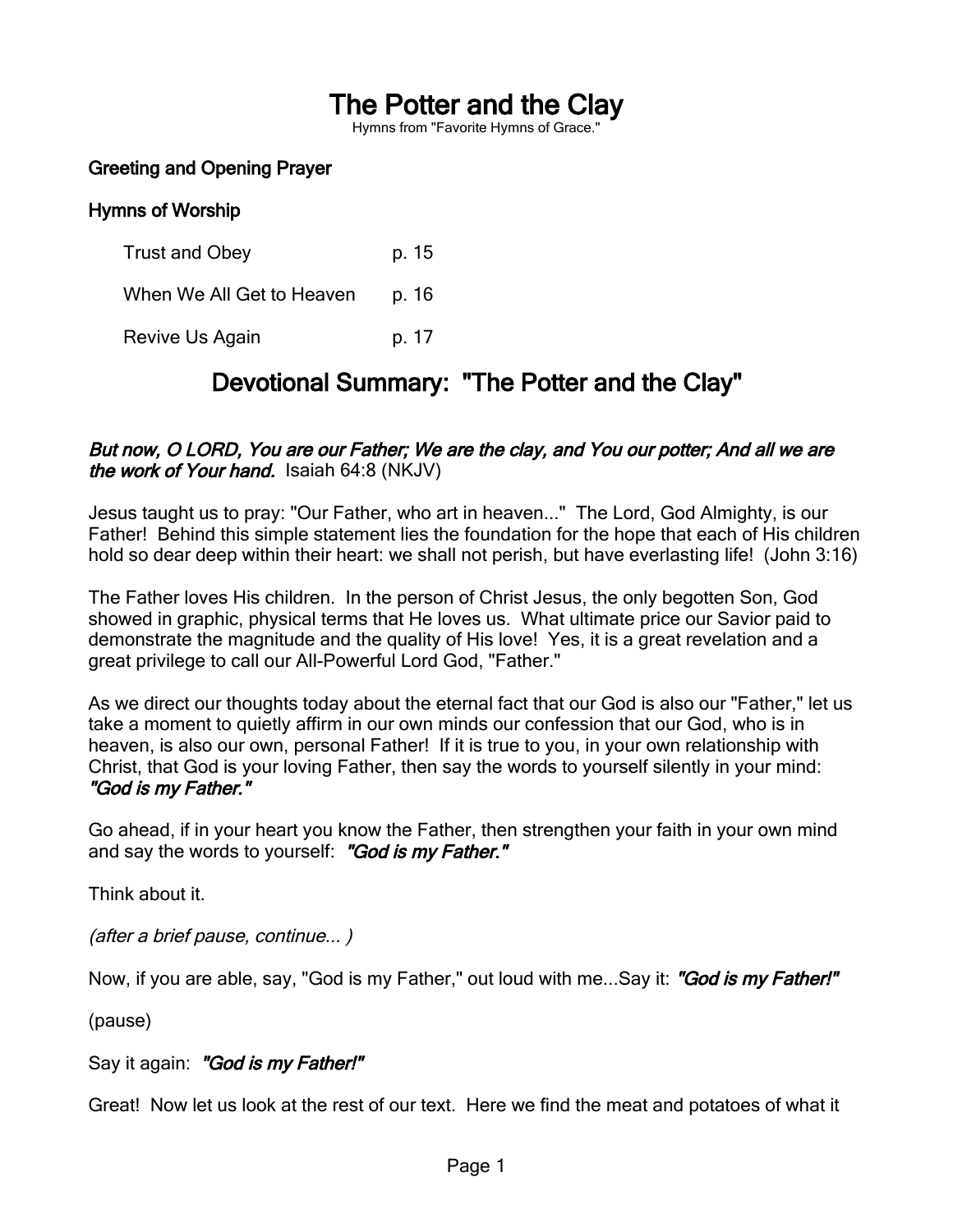means that we are the children of the Infinite God Almighty. We are putty in the hands of the only One qualified to shape us into who we know we should be! Our destiny is held in the hands of our Creator! We are the clay. He is the potter. We are not the ones who fashioned ourselves in our mother's womb. It was our Father God. We are not the ones who gave us talents and wit and emotions and resources. It was our Father God. We are not the ones who guided our circumstances and our experiences and the web of our relationships to this point in our lives. It was our Father God. Our Father God is the one who sustains us and guides us and provides for us even to this very day. We cannot do these things for ourselves! He is the potter. We are a hopelessly inert lump of clay when it comes to our own origin, our own destiny, and our own eternity.

Indeed, we are the work of His hands! Look at your hands. That's right, look at your own hands. What have your hands made, what have your hands done that could have possibly made God irrelevant and unnecessary in your life? It is God that we worship and it is God's hands that we yield to for our origin, our destiny and our eternal life!

Let us as His trusting, obedient children, soft and pliable clay in His hands, raise our hearts to Him for His fashioning, for His molding, for His loving care! You can trust Him. What He does in your life, the circumstances He leads you to, the experiences He allows you to enjoy...or endure...are all there to mold and guide and correct and encourage. God loves you! We need not fight to make everything and everyone around us be what we want them to be. We need not try to always have our own way. We can rest, we can trust, we can lean on the hands of the Potter...for we are only clay. We are happiest, we are the most fulfilled, we are the most productive when we surrender our selfish interests and let God have His own way.

Researcher and author Warren Shriver tells this story behind the writing of the great hymn, "Have Thine Own Way, Lord."

"Adelaide Pollard was forty-five years old when in 1907 she visited a prayer meeting, where she was inspired to write her most famous hymn. It was a simple phrase from a simple but sincere prayer that impressed her. For in offering her prayer, an elderly woman omitted the usual beseeching of the Lord to shower blessings upon her and the prayer meeting group, but instead she told God that it didn't matter what he brought into their lives, but "Just have your own way with us". As Adelaide left the prayer meeting that night the phrase from that prayer, "Have Thine own way", rang in her mind. On the way home she formed the lyrics in her mind and before going to bed that night, she wrote the words on paper.

Shortly afterwards, George Coles Stebbins set the words to music, and "Have Thine Own Way, Lord," was ready for the Christian world, and all because of a simple phrase in a simple prayer."

### Have Thine Own Way Lord (read or sing a cappella)

Verse 1 Have Thine own way, Lord! Have Thine own way! Thou art the potter, I am the clay; Mold me and make me after Thy will, While I am waiting, yielded and still.